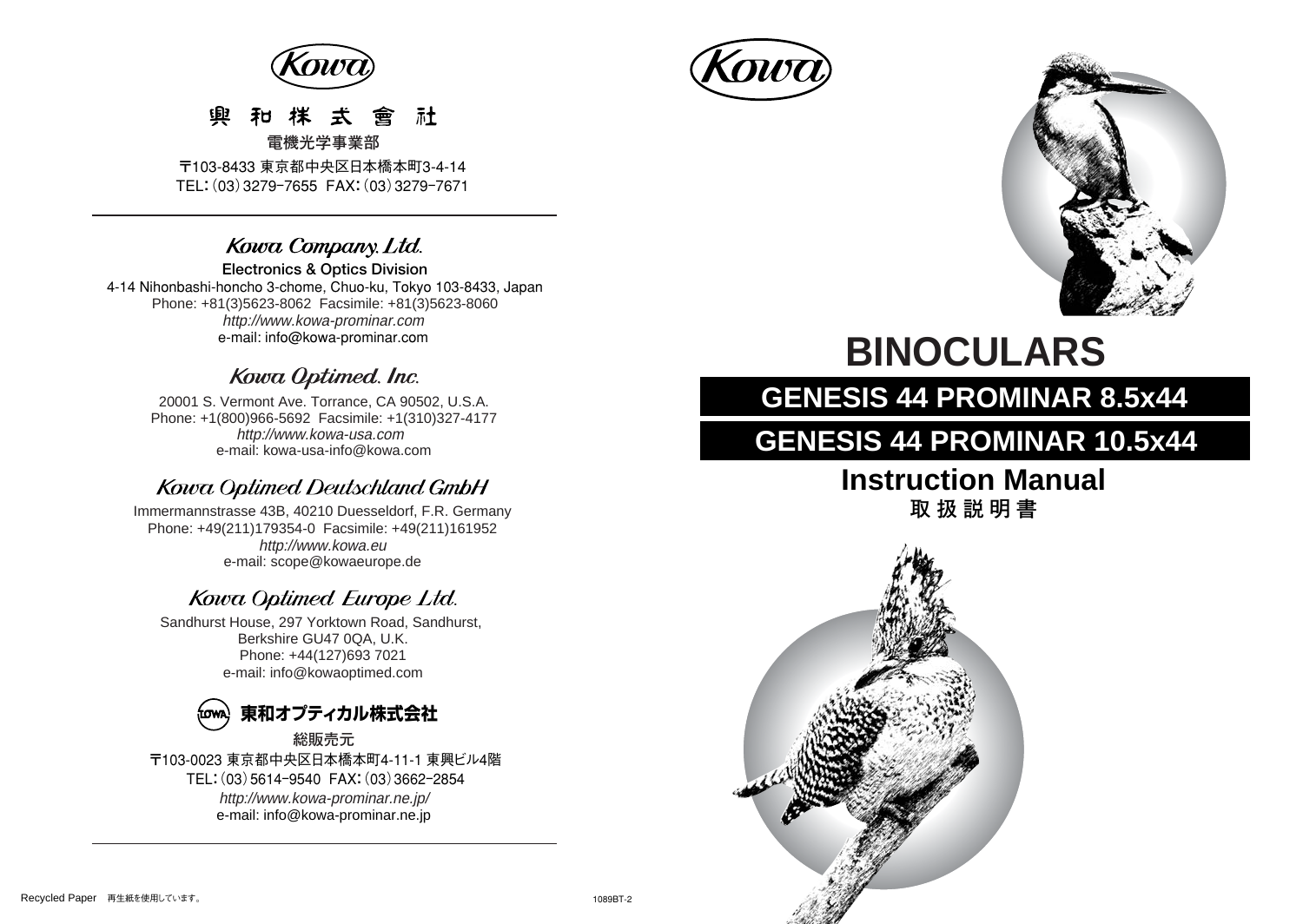### **Foreword**

この度は、KOWA双眼鏡 GENESIS 44 PROMINARシリーズをお買い上げいただきまして誠にありがとうご ざいました。お使いになる前に、この取扱説明書をよくお読みいただき、正しくお使いください。 Thank you for choosing the KOWA GENESIS 44 PROMINAR Series binoculars. Carefully read this instruction manual before using this product to ensure proper use and maintenance.



**How To Use 使い方** 

To ensure the maximum performance of the binoculars, you must first adjust them to your own visual acuity. This is achieved by adjusting the eyecups and interpupillary distance, setting the diopter, and adjusting the focus. The image visibility differs according to your physical condition, surrounding environment, and weather conditions.

適正な眼幅合わせ、視度調整、ピント合わせを行うことにより、双眼鏡の性能を最大限に発揮させることができます。体調 や周りの環境、天候などの状況によっても見え方は変わりますので、こまめに調整して、最高の性能をお楽しみください。

#### **Adjusting the eyecups ① アイポイントを合わせる**

This binoculars features multi-step twist-up eyecups to provide proper eye relief for use with or without evenlasses.

If you do not wear eyeglasses, extend the eyecups to the desired position by turning them counterclockwise.

If you wear eyeglasses, twist the eyecups down so that they sit flush with the ocular lens of the binoculars.

Set the eyecups at the best position for your eyes. The twist-up eyecups can be set at one of four multi-step positions. The eyecups are designed so that they can be removed when turned counterclockwise after the eyecups have been fully extended. If they are removed, thread them onto the body by turning them clockwise.

裸眼の方・コンタクトレンズをご使用の方はツイストアップ見口を反時計回りに回して伸ばしてください。 眼鏡をかけた状態で覗くときは、ツイストアップ見口を縮めた状態でご使用ください。 ※ツイストアップ見口は、4段階のクリック位置で固定できます。覗きやすい位置でご使用ください。 なお、ツイストアップ見口は反時計回りに力を入れて回すと外れる設計となっています。(故障ではありません。) 取り付ける際は時計回りにねじ込むようにして取り付けてください。

#### **② Adjusting the interpupillary distance 眼幅を合わせる**

The distance between the pupils of your eyes is known as interpupillary distance. To see a single image, the binoculars must be set so that the center of the ocular lenses are the same distance apart as your pupils. To adjust the interpupillary distance, look through the binoculars at an object in the distance and move the two barrels closer to or farther away from each other until the two circular images become one.



\*Do not apply excessive force to the binocular when adjusting the interpupillary distance

両目で覗いたときに左右の視野の円形が1つに重なるように左右 の鏡筒を開閉して眼幅を調節してください。鏡筒は中心軸を中心 に開閉します。

※眼幅を合わせる際には無理な力を与えないでください。

#### **③ Adjusting the diopter 視度を合わせる**

To adjust for the difference of visual acuity between your right and left eyes, the diopter adjustment ring on the right barrel of the binoculars must be adjusted. Adjusting the diopter will provide you with a crisp sharp image every time you use your binoculars. The binoculars is equipped with a locking diopter ring to prevent accidental readjustment.

#### **A. Left Eye Adjustment**

Select a motionless object and cover the right objective lens with your hand. Look through the left ocular lens with your left eye and turn the focus knob until your left eye is focused on the object you have chosen.

#### **B. Right Eye Adjustment**

Unlock the diopter ring by slightly extending the twist-up eyecup and sliding the diopter ring towards the eyepiece (towards you). Cover the left objective lens with your hand and look through the right ocular lens with your right eye (use the same object used for left eye adjustment). Turn the diopter ring until the image is in focus. Slide the diopter ring towards the objective lens (away from you) to lock into place.

Your binoculars are now set to your eyesight.

まず左眼だけで左接眼レンズを覗きながら、フォーカスノブを回してピント を合わせてください。このときピントを合わせる目標物は動きのないもの(建 物や樹木など) にしてください。

フォーカスノブは左に回すと近くに、右に回すと遠くにピントが合います。

次に、右眼だけで右接眼レンズを覗き、左眼でピントを合わせたときと同 じ目標物を見ながら視度調整リングを回してピントを合わせてください。 視度調整リングはツイストアップ見口を少し伸ばした状態で、接眼側に スライドさせてロックを解除すると回すことができます。視度調整リングを 元の位置にスライドさせるとロックできます。

あくまでも目安ですが、左右の視力が同じなら0ディオプター付近が適当 です。

視度調整が完了したら、視度調整リングを元の位置にスライドさせて ロックしてください。

#### **④ Focusing 目標物を見る**

To make focus adjustments, simply turn the focus knob while viewing through both barrels.

目標物を変える度にフォーカスノブを回してピントを合わせてください。







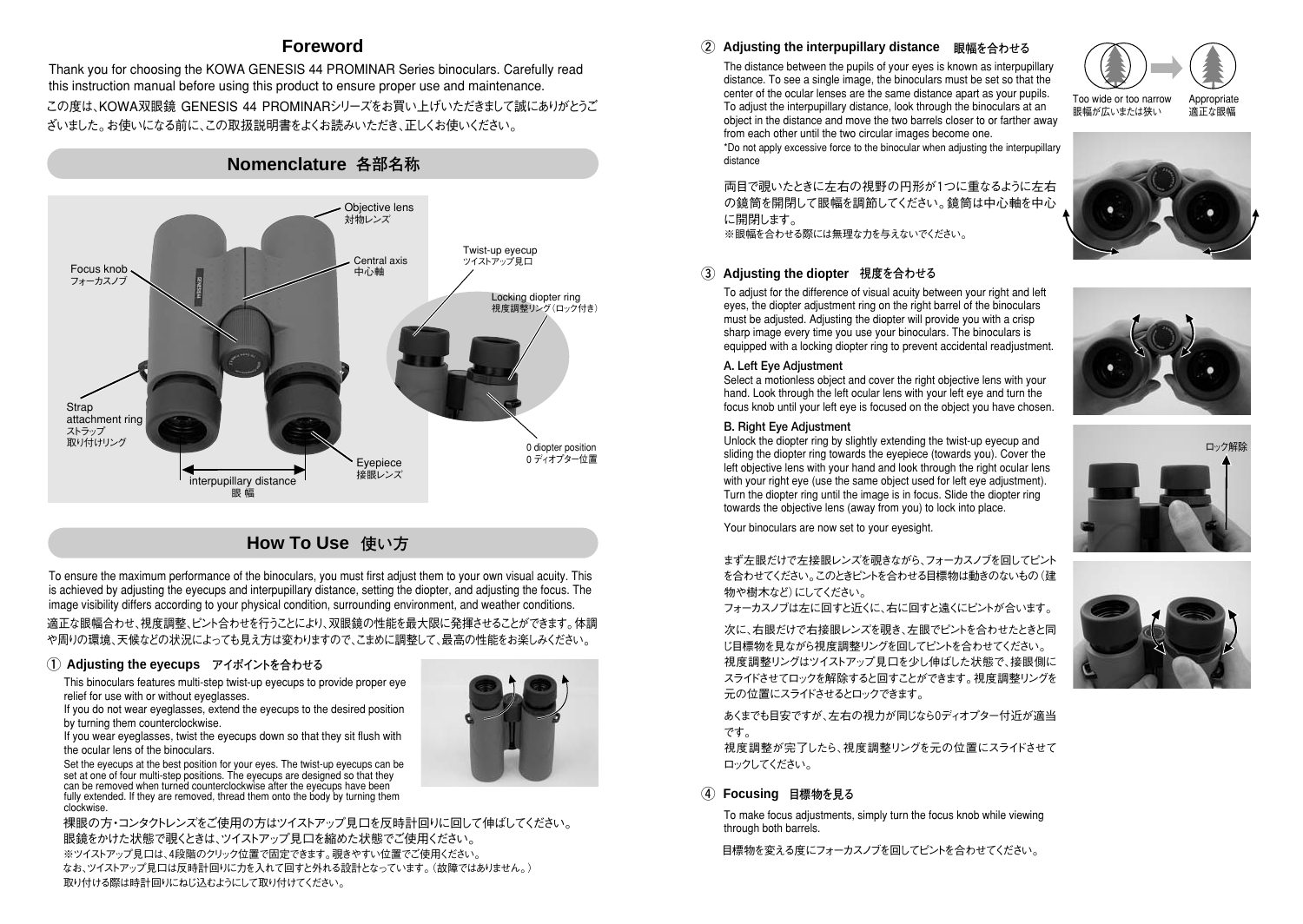#### **Specifications 仕様**

|                                                  | <b>GENESIS 44 PROMINAR</b><br>8.5x44                                                                                    | <b>GENESIS 44 PROMINAR</b><br>10.5x44                                                                                   |  |  |  |
|--------------------------------------------------|-------------------------------------------------------------------------------------------------------------------------|-------------------------------------------------------------------------------------------------------------------------|--|--|--|
| Type<br>形式                                       | Central Focusing Roof Prism, Inner Focus<br>ダハプリズム中央合焦式、インナーフォーカス                                                       |                                                                                                                         |  |  |  |
| Magnification<br>倍率                              | 8.5x<br>8.5倍                                                                                                            | 10.5x<br>10.5倍                                                                                                          |  |  |  |
| Effective Diameter of Objective Lens<br>対物レンズ有効径 | 44 mm                                                                                                                   | 44 mm                                                                                                                   |  |  |  |
| Number of Lenses<br>レンズ枚数                        | Obiective lens:<br>3 groups 4 elements (2 XD lenses)<br>Eyepiece: 3 groups 5 elements<br>対物:3群4枚 (内2枚 XDレンズ)<br>接眼:3群5枚 | Obiective lens:<br>3 groups 4 elements (2 XD lenses)<br>Eyepiece: 4 groups 7 elements<br>対物:3群4枚 (内2枚 XDレンズ)<br>接眼:4群7枚 |  |  |  |
| Real Field of View<br>実視界                        | $7.0^\circ$                                                                                                             | $6.2^\circ$                                                                                                             |  |  |  |
| Field of View at 1000m/yds<br>1000m先での視界         | $122.3$ m/yds                                                                                                           | $108.3$ m/yds                                                                                                           |  |  |  |
| <b>Exit Pupil</b><br>ひとみ径                        | $5.2 \text{ mm}$                                                                                                        | $4.2 \text{ mm}$                                                                                                        |  |  |  |
| <b>Brightness</b><br>明るさ                         | 27.0                                                                                                                    | 17.6                                                                                                                    |  |  |  |
| <b>Twilight Factor</b><br>薄暮係数                   | 19.3                                                                                                                    | 21.5                                                                                                                    |  |  |  |
| <b>Eve Relief</b><br>アイレリーフ                      | 18.3 mm                                                                                                                 | 16.0 mm                                                                                                                 |  |  |  |
| <b>Focusing Range</b><br>焦点調節範囲                  | 1.7 m $\sim \infty$ (5.5 ft $\sim \infty$ )                                                                             |                                                                                                                         |  |  |  |
| <b>Interpupillary Distance</b><br>眼幅調整範囲         | $56 \sim 74$ mm (2.20 $\sim$ 2.91 in)                                                                                   |                                                                                                                         |  |  |  |
| Length<br>長さ                                     | $165 \sim 175$ mm (6.49 $\sim$ 6.89 in)                                                                                 |                                                                                                                         |  |  |  |
| Width<br>幅                                       | $112 \sim 138$ mm (4.41 $\sim$ 5.43 in)                                                                                 |                                                                                                                         |  |  |  |
| Height<br>高さ                                     | 64 ~ 74 mm (2.52 ~ 2.91 in)                                                                                             |                                                                                                                         |  |  |  |
| Weight<br>重量                                     | 940 g (33.2 oz)                                                                                                         | 960 g (33.9 oz)                                                                                                         |  |  |  |

#### **Standard Accessories 付属品**

| $\bullet$ Soft Case $\bullet$ Strap                                  |       |     | • Eyepiece Cap • Objective Lens Cap $x^2$ |  |
|----------------------------------------------------------------------|-------|-----|-------------------------------------------|--|
| ソフトケース                                                               | ストラップ |     | 接眼レンズキャップ 対物レンズキャップ (2個)                  |  |
| $\bullet$ Instruction manual (this document) $\bullet$ Warranty card |       |     | • Lens cleaning cloth                     |  |
| 取扱説明書(本書)                                                            |       | 保証書 | 手入れ用クロス                                   |  |

\* Specifications are subject to change without any prior notice.

\* 製品の仕様および外観は、改良のため予告なく変更されることがあります。

### **Care and cleaning of the lens**

- Use a blower, can of air, or soft oil-free brush to remove dust from the lens surface.
- Fingerprints and other substances left on the lens surface can cause mold growth. After removing dust, lightly wipe the lens with a soft lens cloth, gauze, or cleaning paper (available at a camera shop) dampened with a small amount of lens cleaner. Wipe the lens surface gently in a circular motion, starting from the center and working out to the edge. If the lens surface is still dirty repeat the process again, using a new piece of cleaning paper or an unused portion of the cloth. After this, use the moisture from your breath to fog up the lens and wipe it clean, using a new piece of cleaning paper or cloth.
- A commercial lens cleaner can leave behind a film on the lens surface so use as small a quantity as possible.

#### **How to clean the body**

- $\bullet$  Remove dust and debris with a blower or can of air and wipe with a clean soft cloth. Do not use solvents such as acetone, benzene, paint thinner, or products that contain these solvents to clean the body. These products will discolor or deform the outer cover and lens holder.
- Carefully brush dirt and debris from the focus knob, diopter ring, center axis, and other moving parts.

#### **Storage**

- Storing the binocular without cleaning can leave stains on the surface and promote mold growth. Cleaning is especially important after using the binoculars in dusty or humid conditions, or after use in the rain or near the coast.
- After cleaning, allow the binoculars to dry thoroughly indoors at room temperature, replace all lens caps, and then store the binoculars in a dry place. Place the binoculars in an airtight container together with desiccant when storing for extended periods of time.

### **レンズのお手入れ**

- レンズ面のゴミやホコリは、ブロアで吹き払うか、柔らかい油気のないハケで払うようにして、取り除いてください。
- レンズ面についた指紋などの汚れは、保管の際にカビの発生の原因となります。
- ホコリを取り去ったあと、メガネ拭き専用の布(市販品)で軽く拭き取るか、ガーゼまたは専用のクリーニング ペーパー(カメラ店などで市販されているもの)に少量のレンズクリーナー(市販品)を含ませて拭き取ってく ださい。ガーゼやクリーニングペーパーは常に新しい面を使って拭き上げてください。
- 市販のレンズクリーナー使用の場合、界面活性剤の跡が若干残ってしまいます。 できるだけ少量のクリ ーナーを使用し、最後に息でレンズを曇らせて新しいガーゼもしくは新しいクリーニングペーパーで拭き取る ようにしてください。

#### **本体の汚れを取るには**

- 本体のお手入れは、ゴミやホコリはブロアで軽く吹き払った後、柔らかい清潔な布で軽く拭いてください。特に、 海辺などで使った後は、湿った柔らかい清潔な布で塩分を拭き取り、次に乾いた布で軽く拭いて乾かしてください。 アセトン、ベンジンやシンナーなどの有機溶剤や、有機溶剤を含むクリーナーを使用した場合、外装カバー、レ ンズ押さえなどが変色、変形しますので決して使用しないでください。
- フォーカスノブや視度調整リング、中心軸などの回転部分に入った砂・ゴミは、ハケでよく払ってください。

#### **保管する時は**

● レンズや本体が汚れたままでの保管・使用は表面にしみが残る可能性があるばかりでなく、カビや曇りが生じや すい状況となります。特に、雨中や海辺など湿気、ホコリの多い所で使用した時は、前記の方法で手入れした後、 室内で十分に乾燥させてからレンズキャップをして風通しのよい、乾燥した場所に保管してください。 長期保管する際には気密性の高い容器に乾燥剤と共に保管してください。